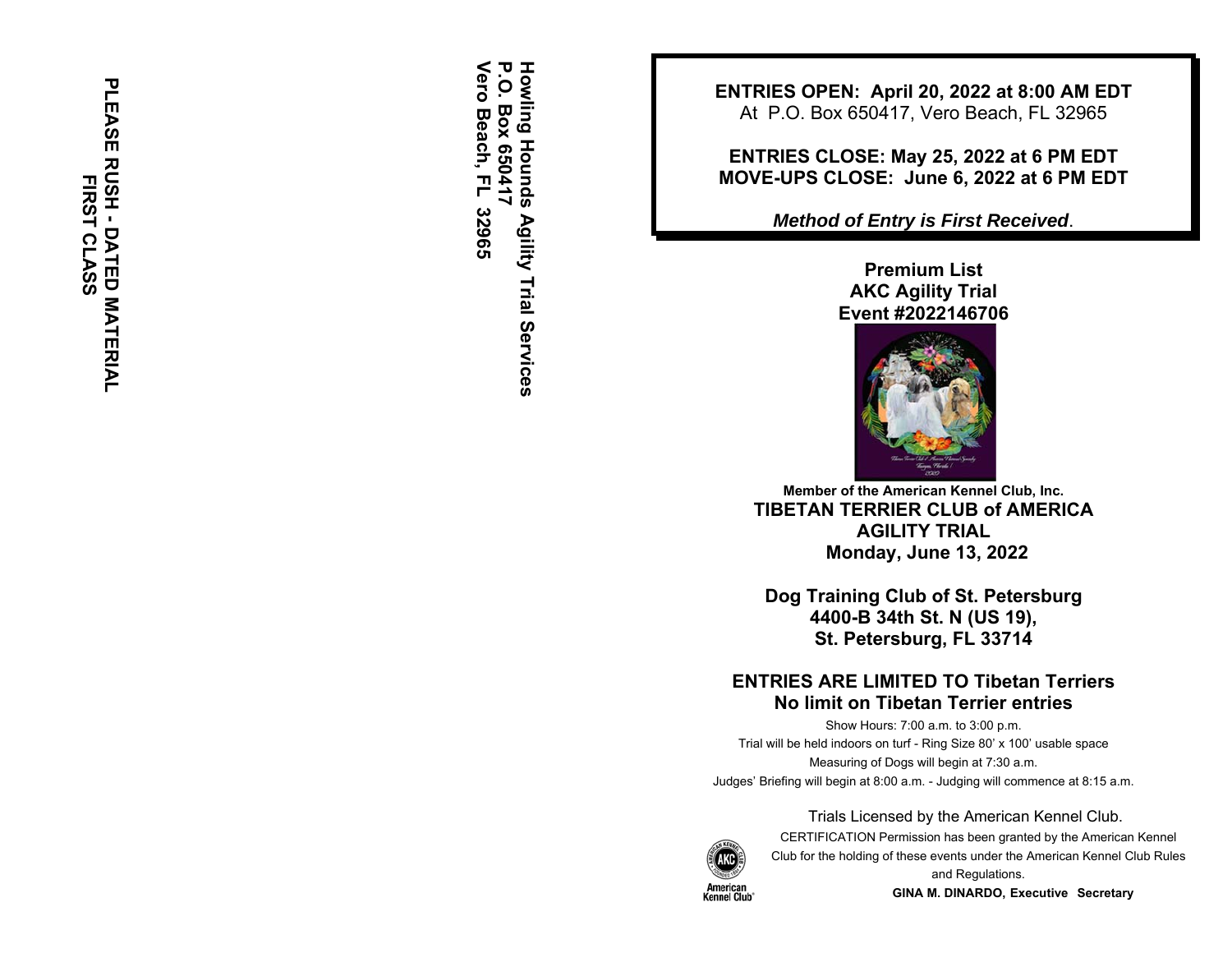# **Officers and Directors of the Tibetan Terrier Club of America**

| 1450 Live Oak Lane, Jacksonville, FL 32207 |  |
|--------------------------------------------|--|

### **Delegate to the American Kennel Club:** Stacey La Forge

**Board of Directors** Amy Crane Mary Ann Griffin Krista Johnson Ron Pankiewicz Deidre Philpot

### **Trial Chairperson Trial Secretary**

- Kathleen M. Rupprecht Jill C Roberts 710 Springfield Ave. P.O. Box 650417 Cranford, NJ 07016-1815 Vero Beach, FL 32965 908-875-3397 321-626-3300 agilhas@mac.com superbasset@gmail.com
	-

## **Trial Committee**

Gerry Gross **Fran Kidicorn** Stacey LaForge Diedre Philpot Kathleen Rupprecht And any TTCA club members in attendance at the trial

# **Judge (all classes)**

Mark Upshaw #53138 624 Buckhorn Rd. Bloomsburg, PA 17815

**Class Schedule:** Ex/Master, Open, Novice JWW, then T2B, then Ex/Master, Open, Novice Standard. Small dogs to tall.

### **Entry Fees**

**\$28.00** for the first entry for each dog in either class and **\$16.00** for additional entries of the same dog in each class per day (includes \$3.50 AKC recording fee for first run and \$3.00 AKC recording fee for each additional run). Make checks payable to **TTCA**.

**Mail entries & fees to: Jill Roberts, PO Box 650417, Vero Beach, FL 32965 You must waive the signature requirement on all overnight deliveries.** 

Final Confirmations of your entry will be sent out by E-mail. **PLEASE read these and double check that all the information is correct.** 

# **VOLUNTEER WORKER FORM**

Volunteers will be needed for the smooth running of this trial. To volunteer to help, please fill out the form below and return with your entry to Jill C Roberts, P.O.Box 650417, Vero Beach, FL 32965**.** Volunteer workers will be gratefully appreciated. We will contact you to confirm your work assignments as far in advance of the trial as possible.

| Name:                                                                                                                                                                              |        |                                                                                                                                                                         |
|------------------------------------------------------------------------------------------------------------------------------------------------------------------------------------|--------|-------------------------------------------------------------------------------------------------------------------------------------------------------------------------|
| Phone:                                                                                                                                                                             | Email: |                                                                                                                                                                         |
| I can help with the following jobs:<br><b>Course Builder</b><br><b>Gate Steward</b><br><b>Ring Steward</b><br>Timer<br><b>Scribe</b><br><b>Score Runner</b><br><b>Leash Runner</b> |        | I am running in the following classes:<br><b>Novice Standard</b><br><b>Open Standard</b><br><b>Excellent Standard</b><br>Novice JWW<br>Open JWW<br><b>Excellent JWW</b> |

# **MOVE-UPS close on Monday June 6, at 6:00 PM EDT**

Email Jill Roberts, at superbasset@gmail.com

# **Hotel Information**

The Host Hotel for the 2016 TTCA National Specialty is: Sheraton Tampa Brandon Hotel, 10221 Princess Palm Avenue Tampa, Fl 33610

For information and a link for reservations, see the TTCA website,

https://www.ttcafloridaspecialty.org/hotel.html

# Directions from Hotel to DTCSP:

Right onto N Falkenburg Rd., Left onto 574 (Martin Luther King Jr Blvd), Merge onto I-4 W. Merge onto I-275 S. Take Exit 26  $(54<sup>th</sup>$  Ave. N), turn right onto  $54<sup>th</sup>$ . In about a mile, turn left onto  $34<sup>th</sup>$  St (US 19 S). In about half a mile the DTCSP building is on the right.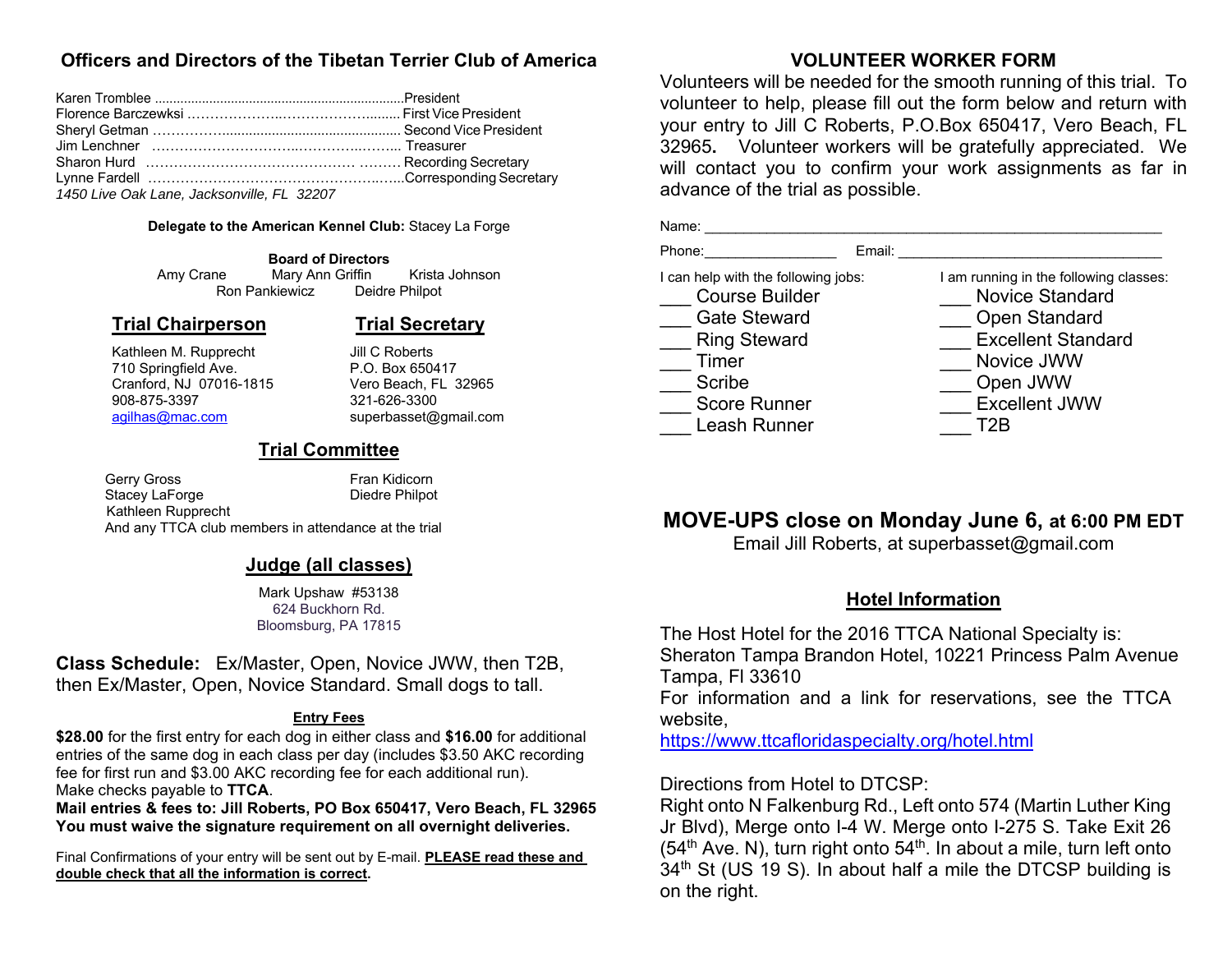#### **IMPORTANT INFORMATION TO ALL ATTENDEES COVID-19 GUIDELINES**

The safety and security of all members, exhibitors, judges, and attendees at our National Specialty is paramount to the Tibetan Terrier Club of America (TTCA). Every effort will be made to maintain a safe environment throughout our events.

We will follow the guidelines of the CDC and the successful practices implemented for the AKC National Championship Show. Each attendee will complete a Covid-19 selfdeclaration and waiver upon arrival.

Attendees must provide proof of having been fully vaccinated against Covid-19 per CDC guidelines at the time of check-in or upon entering the show site. If vaccinated, you will be given a wristband to wear for the duration of your stay and masks will be optional.

For those who have not been vaccinated or cannot show proof of vaccination, masks are mandatory and must be worn at all times in our indoor show public areas.

Guidelines may change between now and the closing time for entries and up to the starting time of the event.

Any changes will be sent out to attendees, and the club will post these at the event site prior to the time of judging if necessary. We will use the TTCA website and Facebook page, the 2022 National Facebook page and emails to let attendees know the latest updates.

Hand sanitizer and disinfecting wipes will be supplied by the show committee.

All suggested best practices as provided by the AKC and CDC will be followed, at a minimum, by TTCA and attendees to ensure our events are as safe as possible.

Thank you for your understanding and supporting a fun, safe, and healthy environment.

Fran KridakornShow Chair

# **Trial Veterinarian On Call**

### Blue Pearl Pet Hospital: 607 Lumsden Professional Ct, Brandon, FL 33511

**Directions to the Blue Pearl Pet Hospital From Hotel:** Take I-75 south for 2 miles. Take Exit 257, FL-60, and turn left to take the ramp toward Brandon. Take Brandon Ave. east to Kings Ave. Turn right onto Kings Ave., then left on Sunset, right on Hilltop, and right on Lumsden Professional Court. The Emergency Clinic is on the right‐hand side.

# **Special Event**

Following the trial, unentered dogs will be able to try out certain pieces of equipment **on leash**.

Bring some soft, non crumbling treats and a favorite toy!

# **Notice to Exhibitors**

- The safety of the dogs is our primary concern. By entering these trials, exhibitors acknowledge that they are familiar with the rules and regulations of this sport and that their dogs are familiar with and able to perform all obstacles safely.
- Entry fees will not be refunded in the event that a dog is absent, disqualified, excused, or barred from competition by action of the Trial Committees. Refunds are allowed if requested before the closing date. Refunds after closing date for bitches in season only. **ALL REFUNDS MUST INCLUDE OWNERS NAME AND MAILING ADDRESS WITH REQUEST.**
- Entry fees will not be refunded if the trials cannot be opened or completed by reason of riots, civil disturbance, fire, an act of God, public emergency, an act of a public enemy, or any other cause beyond the control of the organizing committee.
- Since bitches in season are not allowed to compete in AKC Agility Trials, or be on the show grounds, the TTCA will refund all but \$5.00 of the entry fee for bitches unable to compete for that reason. The Trial Secretary must receive a veterinarian certificate of such a claim before the start of judging for the trial to be eligible for refund.
- It is expressly understood that exhibitors alone are responsible for the behavior of their dogs and/or children. Any exhibitor whose dogs and/or children create unnecessary disturbances or repeatedly engage in unsafe or disruptive behavior may, at the discretion of the Trial Committees, be asked to leave the trial site. In such case, no refund of any fees paid will be made.
- All dogs must be on leash or crated at all times except when in the ring or when in the designated agility warm-up area.
- Exhibitors are responsible for being at the ring gate when it is their turn to run. The judge need not wait for any dog holding up a class. TTCA has no obligation or responsibility for providing service through a public address system or steward for the purpose of calling or locating dogs that are not brought to the ring when required.
- Entries not on **Official AKC Entry Forms** without the Agreement and Rules on the reverse side of the form are not acceptable. **Unsigned Entry Forms cannot be accepted**. Entry Forms MUST be filled out completely. Incomplete entries do not constitute a valid entry. Junior Handlers must complete back of form. Include only AKC titles on entries.
- Returned checks do not constitute a valid entry fee. A charge of \$25.00 will be made for each returned check.
- Owners are responsible for errors in making out entry forms, whoever may have made such errors. No entry will be refunded in the event of such errors or in the event of cancellation of entries after the published closing date. **Errors in entries made by the exhibitor cannot be corrected after the closing date.** No refunds for duplicate entries.
- Dogs under 4 months of age are not permitted on the show grounds of AKC Agility Trials.
- Exhibitors should follow their veterinarians' recommendation to assure their dogs are free of internal and external parasites, any communicable diseases, and have appropriate vaccinations.

**Dogs Eligible to Enter:** This trial is open to Tibetan Terriers over the age of 15 months that are registered with the American Kennel Club or that have Limited Registration or ILP numbers, except bitches in season, aggressive dogs, or dogs suffering from any deformity, injury, or illness which may affect a dog's physical or mental performance.

**Course Familiarization:** Handlers in all classes are permitted to walk the course, without a dog prior to the start of the class to plan their running strategy. A warm-up area consisting of a regulation jump shall be provided for all exhibitors. Exhibitors may not use the warm up area to relieve their dogs.

**Obstacles:** Obstacles shall meet the specifications for obstacles in the current edition of the Regulations for Agility Trials.

**Exhibitors should follow their veterinarians' recommendation to assure their dogs are free of internal and external parasites, any communicable diseases, and have appropriate vaccinations.**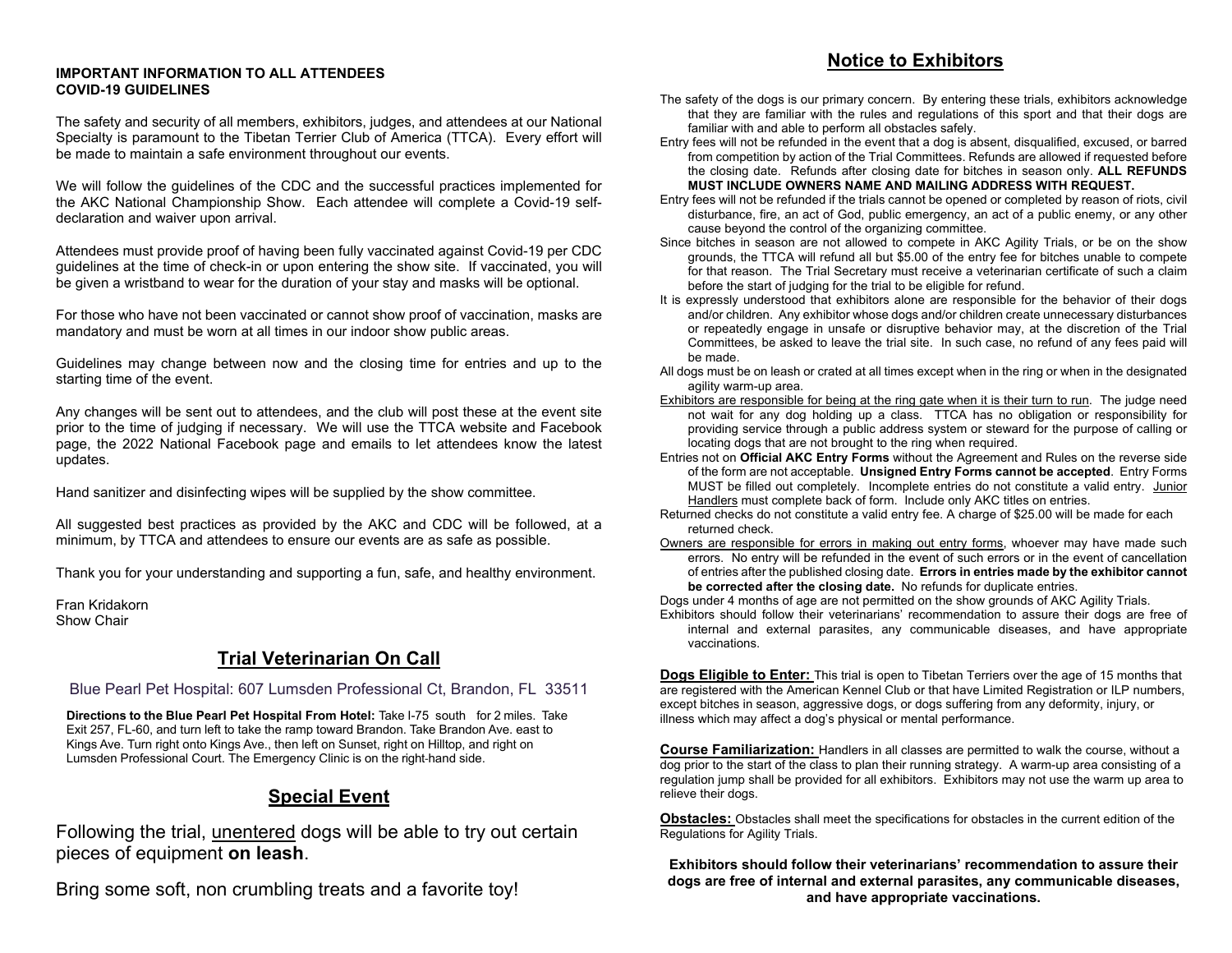### **SITE INFORMATION**

**PLEASE NO SMOKING!** No smoking is permitted in the building, including bathrooms, or within 100 feet of the building. If you must smoke, please do so inside your vehicle and discard all waste safely in an appropriate container. No buts on the ground!

**POTTY POLICY** We want to keep our facility as clean and hygienic as possible. Please potty your dog before entering the building and clean up after your dog. Take your dog out for a break during class or other event to eliminate. Place all waste in the metal trash can near the building. If your dog makes a mistake indoors, please follow the posted clean-up procedure and pay the \$5 fee (place it in the "Potty Jar"). Clean up materials, including poop bags, can found in the gray bin on the small table. Penalties for non-payment and/or inadequate clean-up may include increased fees or excusal from the building.

**CLEAN UP!** Please clean up after yourself and your dog – both inside and outside. All trash goes into the trash can, potty trash goes into the outdoor metal can. All bottles and cans go into the blue recycle trash can. Cleaning materials are in the gray bin on the table.

**DOG AREAS** Potty area is behind the building. Do not allow your dog to potty in the greass in front of the building or near any of the other businesses.

Crating is indoors on mats, no crates in the ring area (Unit A). Dogs may not be left unattended in the building. A warm up jump will be provided on the same turf as the ring.

**COLLARS & LEASHES** All Dogs must be on leash at all times when not running in the arena. No flexi-leads allowed in the building or nearby areas such as the parking lot. Individuals need to know the rules for the organization you are participating in regarding collars allowed.

**WEATHER POLICY Events:** The host organization/sponsor of the events will make the decision to cancel, reschedule or delay an event. If the event is held, no refunds will be given. Decisions regarding the status of events due to weather will be made as soon as possible and listed ??? and if possible, emails will be sent.

**PARKING** Please do not park in front of the gymnastics facility or any of the other businesses in the area.

**EXHIBITOR SEATING** There is no seating in the unit A building near the arena. There are monitors available for watching the dogs running. Only the next two exhibitors getting ready to run their dog in the ring are allowed in the ring area.

**Classes Offered**

#### **Regular Agility**

 Novice A & B, Open, Excellent and Master Standard and JWW. T2B. **Preferred Agility**

Novice, Open, and Excellent and Master Standard and JWW. T2B.

#### **AKC Height Cards and Measuring**

Dogs that have not been officially measured for an Agility Jump Height Card may still compete. If your confirmation information states "Needs To Be Measured," your dog **must** be measured by the judge of record before he/she can run. That measurement will only be for this trial. Measuring will begin at 7:30 AM.

### **Height Divisions**

| Owners are responsible for entering their dogs in the proper height divisions. Height divisions are: |                |                                         |  |
|------------------------------------------------------------------------------------------------------|----------------|-----------------------------------------|--|
| <b>B I</b>                                                                                           | <b>Bushama</b> | . I flat which we had a constant a com- |  |

| Regular   | <b>Preferred</b> | Height at the withers |  |
|-----------|------------------|-----------------------|--|
| 8 inches  | 4 inches         | 11 inches and under   |  |
| 12 inches | 8 inches         | 14 inches and under   |  |
| 16 inches | 12 inches        | 18 inches and under   |  |
| 20 inches | 16 inches        | 22 inches and under   |  |
| 24 inches | 20 inches        | over 22 inches        |  |
|           |                  |                       |  |

# **Prizes and Awards**

Rosettes will be awarded to First Place through Fourth Place in each jump height in each class. Qualifying rosettes will be awarded to all dogs receiving qualifying scores. Dogs must qualify to receive placement rosettes.

First Place Blue Rosette Second Place Red Rosette Third Place Yellow Rosette Fourth Place White Rosette Qualifying Dark Green Rosette

MACH, PACH and PAX Bars and Rosettes will be provided for competitors earning those titles

#### **Trophies:**

#### **Regular Agility**

Novice Standard A & B: Wooden Frames (2), Offered by Cheryl and Loy McDonald in Memory of our precious, playful Zeke who had so much fun in agility.

Open Standard: Wooden Frame, Offered by Nancy Monseaux in Memory of the MonTerre **Tibetans** 

Excellent

Master Standard

Novice Jumpers with Weaves A & B: Wooden Frames (2), Offered by Pamela Stones in Honor of Sophie, CGC

Open Jumpers with Weaves: Wooden Frame, Offered by Joyce Lak in Memory of CH Bhaledart's G'Whiz I'm Special RN, NA, OAP, NJP

Excellent Jumpers with Weaves: Wooden Frame, Offered by Lisa Nurminen Bonino Master Jumpers with Weaves: Wooden Frame, Offered by Lisa Nurminen Bonino

#### **Preferred Agility**

Novice Standard: Wooden Frames (2), Offered by Broglio, Lak, Powers in Memory of CH Salishan Abacus Oliver J. Dragon, RN TRN (Ollie) who loved agility. Open Standard: Wooden Frame, Offered by Broglio, Lak, Powers in Memory of CH Salishan Abacus Oliver J. Dragon, RN TRN (Ollie) who loved agility. Excellent Master Standard Novice Jumpers with Weaves Open Jumpers with Weaves Excellent Jumpers with Weaves Master Jumpers with Weaves

#### **T2B**

Regular: 12": Etched glass snack bowl, 6" offered by Pamela Stones in honor of Sophie Preferred: 8" Etched glass snack bowl, Offered by your forever family Dianne and Gary Wood in Memory of Jay and Timmy

# **For Exhibition Only (FEO)** will be offered at this trial. It is only

allowed in FAST and T2B classes.

 FEO runs are treated as trial entries. The exhibitor must enter the class(es) (T2B and/or FAST) prior to the closing date & pay class entry fee(s). FEO does not need to be noted on the entry form; the handler will declare the day of the show.

#### **HANDLER MUST DECLARE FEO TO THE JUDGE, WHEN ENTERING THE RING.**

• Dogs may be entered in any jump height for FEO runs. If entered in an ineligible jump height, the team is committed to FEO for that run and must declare FEO on the start line. Day of show jump height changes are not allowed.

Visit AKC.org for additional information on FEO.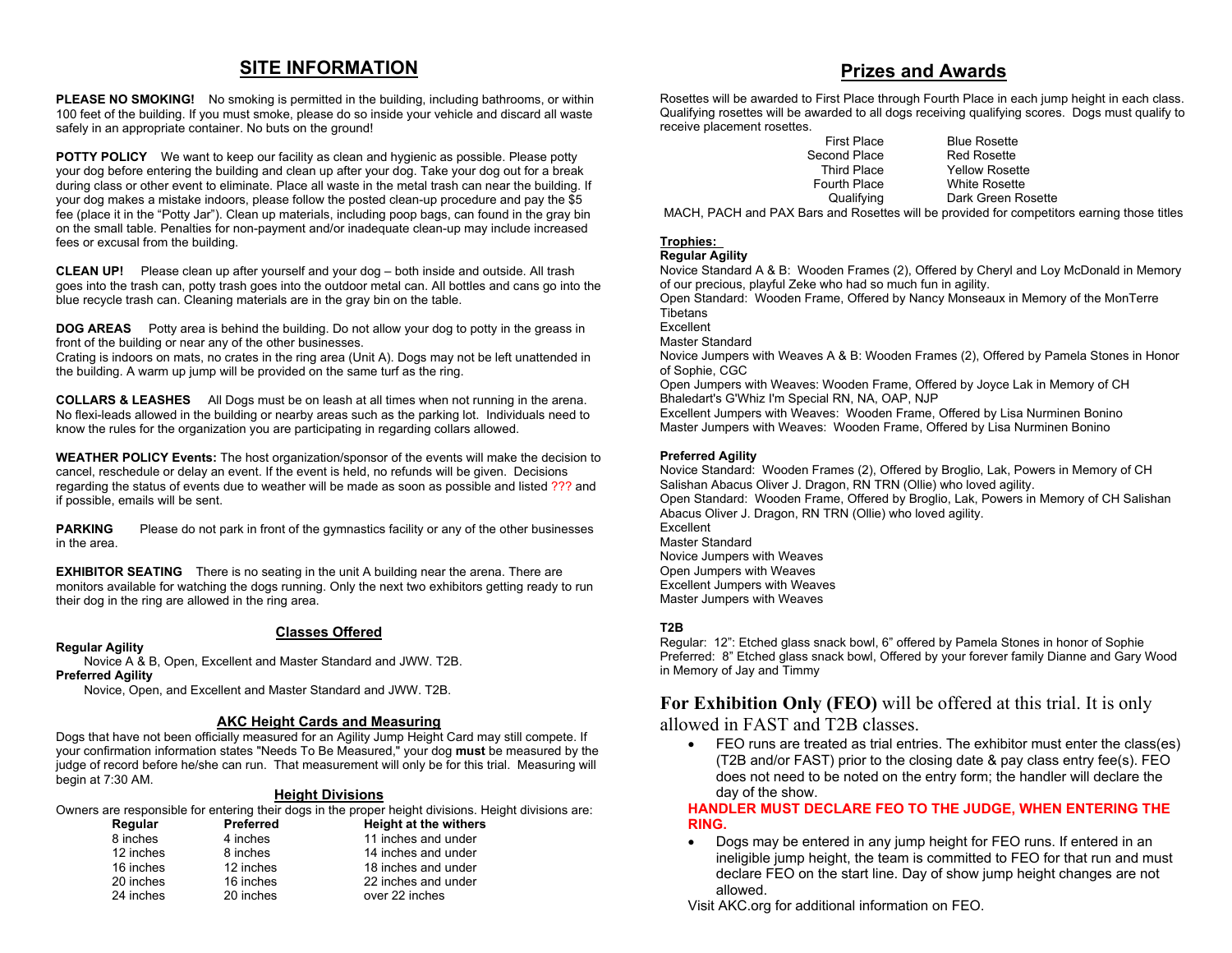

### OFFICIAL AMERICAN KENNEL CLUB ENTRY FORM FOR AGILITY**TIBETAN TERRIER CLUB AGILITY TRIAL**

Dog Training Club of St. Petersburg St. Petersburg, FL **Monday, June 13, 2022** 

[ ] **STD** [ ] **JWW** [ ] **T2B** 1 only **\$28** 2 classes **\$44** All 3 classes **\$60** 

Trial Opens: April 20, 2022 at 8 AM EDT Trial Closes May 25, 2022 at 6 PM EDT **Make All Checks Payable to TTCA**

Entry Fees: \$28 for first class /\$16 for each additional class *((Includes \$3.50 AKC recording fee for first run, \$3.00 for each additional run)* 

Mail to: Jill Roberts, PO.Box 650417, Vero Beach, FL 32965

**IMPORTANT**: CAREFULLY READ INSTRUCTIONSBEFORE FILLING OUT

| <b>ENTRY FEE</b> |  |
|------------------|--|
| <b>ENCLOSED</b>  |  |

### Choose Either Regular OR Preferred Classes

*Circle one jump height, and circle class selections /Only one selection per class (STD, JWW, T2B)*

| <b>REGULAR Classes</b>                                                                                    | <b>PREFERRED Classes</b>                            |  |  |
|-----------------------------------------------------------------------------------------------------------|-----------------------------------------------------|--|--|
| 20"<br>Jump Ht 8" 12"<br>24"<br>24c''<br>16"                                                              | 4"<br>8″<br>12"<br>16"<br>20"<br>Jump Ht            |  |  |
| Nov A Nov B Open Exc Master<br><b>STD</b>                                                                 | <b>STD</b><br>NovP<br>OpenP ExcP<br>MasterP         |  |  |
| Nov A Nov B Open Exc Master<br><b>JWW</b>                                                                 | <b>JWW</b><br>NovP<br>OpenP ExcP<br>MasterP         |  |  |
| Open Exc Master<br>Nov A Nov B<br><b>FAST</b>                                                             | NovP <sub></sub><br>OpenP ExcP<br>MasterP<br>FAST   |  |  |
| T2B<br>T <sub>2</sub> B                                                                                   | T <sub>2</sub> BP<br>T2B                            |  |  |
| -STD-<br><b>JWW</b><br>$-14"$ $18"$ $26"$<br>NON-REGULAR AGILITY CLASSES: INTERNATIONAL SWEEPSTAKES CLASS |                                                     |  |  |
| This Dog Needs To Be Measured □ Yes                                                                       | <b>SEX</b><br><b>HEIGHT at Withers</b><br>$\Box$ No |  |  |
| <b>BREED</b>                                                                                              | <b>VARIETY</b><br><b>CALL NAME</b>                  |  |  |
| <b>Tibetan Terrier</b>                                                                                    |                                                     |  |  |
| AKC Registered Name (Include AKC titles only                                                              |                                                     |  |  |
| AKC REG NO.<br>Enter Complete Registration Number Below                                                   | <b>DATE</b>                                         |  |  |
| OF BIRTH<br>PLACE OF BIRTH                                                                                |                                                     |  |  |
| [ ] ILP. [ ] PAL [ ] FOREIGN REG NO. & COUNTRY<br><b>FOREIGN</b><br>USA CANADA                            |                                                     |  |  |
| <b>Breeder</b>                                                                                            |                                                     |  |  |
| Sire                                                                                                      |                                                     |  |  |
|                                                                                                           |                                                     |  |  |
| Dam                                                                                                       |                                                     |  |  |
| <b>ACTUAL OWNERS</b>                                                                                      |                                                     |  |  |
| <b>OWNERS ADDRESS</b>                                                                                     | NEW ADDRESS ? [ ]                                   |  |  |
|                                                                                                           |                                                     |  |  |
| CITY, STATE & ZIP + 4                                                                                     |                                                     |  |  |
| <b>HANDLER</b>                                                                                            | (if junior handler please enter # below)            |  |  |

AKC Rules, Regulations, Policies and Guidelines are available on the American Kennel Club Web site, www.akc.org

#### **AGREEMENT**

**I** (we) agree that the club holding this event has the right to refuse this entry for cause which the club shall deem sufficient. In consideration of the acceptance of this entry and of the holding of this event and of the opportunity to have the dog judged and to win prizes, ribbons, or trophies, I (we) agree to hold the AKC, the event-giving club, their members, directors, governors, officers, agents, superintendents or event secretary and the owner and/or lesser of the premises and any provider of services that are necessary to hold this event and any employees or volunteers of the aforementioned parties, and any AKC approved judge, judging at this event, harmless from any claim for loss or injury which may be alleged to have been caused directly or indirectly to any person or thing by the act of this dog while in or about the event premises or grounds or near any entrance thereto, and I (we) personally assume all responsibility and liability for any such claim; and I (we) further agree to hold the aforementioned parties harmless from any claim for loss, injury or damage to this dog.

Additionally, I (we) hereby assume the sole responsibility for and agree to indemnify, defend and save the aforementioned parties harmless from any and all loss and expense (including legal fees) by reason of the liability imposed by law upon any of the aforementioned parties for damage because of bodily injuries, including death at any time resulting there from, sustained by any person or persons, including myself (ourselves), or on account of damage to property, arising out of or in consequence of my (our) participation in this event, however such, injuries, death or property damage may be caused, and whether or not the same may have been caused or may be alleged to have been caused by the negligence of the aforementioned parties or any of their employees, agents, or any other person. I (WE) AGREE THAT ANY CAUSE OF ACTION, CONTROVERSY OR CLAIM ARISING OUT OF OR RELATED TO THE ENTRY, EXHIBITION OR ATTENDANCE AT THE EVENT BETWEEN THE AKC AND THE EVENT-GIVING CLUB (UNLESS OTHERWISE STATED IN ITS PREMIUM LIST) AND MYSELF (OURSELVES) OR AS TO THE CONSTRUCTION, INTREPRETATION AND EFFECT OF THIS AGREEMENT SHALL BE SETTLED BY ARBITRATION PURSUANT TO THE APPLICABLE RULES OF THE AMERICAN ARBITRATION ASSOCIATION. HOWEVER, PRIOR TO ARBIRATION ALL APPLICABLE AKC BYLAWS, RULES, REGULATIONS AND PROCEDURES MUST FIRST BE FOLLOWED AS SET FORTH IN THE AKC CHARTER AND BYLAWS, RULES, REGULATIONS, PUBLISHED POLICIES AND GUIDELINES.

#### **INSTRUCTIONS**

Handlers may opt to enter in a higher **height division** for all **Regular** titling classes, but not in a division lower than their proper height division. Dogs entered in the **Preferred** classes **must** compete at the required jump height and **may not** compete in a jump height division **higher or lower** than their proper height division.

All dogs that have not been officially measured for an **Agility Jump Height Card** may still compete; however, they must be measured by *a* Judge of record, an Agility Field Representative, or a Volunteer Measuring Official, prior to running. If measured by the Judge of record, that measurement will be valid for this trial *or back-to-back trials* only. If a measurement is necessary, it is the exhibitor's responsibility to have their dog(s) measured prior to running.

Dogs listed in the **AKC Canine Partners SM** program may be eligible to enter all-breed AKC agility trials at the club's option. These dogs should be listed as All American Dog and must include their AKC number on the entry form and check the AKC No. box.

**Junior Handlers** should enter their Junior Handler number on the front of this form. Should you not have your Junior Handler number, it may be obtained from the American Kennel Club (919) 233-9767. If the Junior Handler is not the owner of the dog identified on the face of this form, what is the relationship of the Junior Handler to the Owner?

I CERTIFY that I am the actual owner of the dog, or that I am the duly authorized agent of the actual owner whose name I have entered above. In consideration of the acceptance of this entry, I (we) agree to abide by the rules and regulations of the American Kennel Club in effect at the time of this event, and by any additional rules and regulations appearing in the premium list for this event, and further agree to be bound by the "Agreement" printed above on this form. I (we) certify and represent that the dog entered is not a hazard to persons or other dogs. This entry is submitted for acceptance on the foregoing representation and Agreement. I (we) agree to conduct myself (ourselves) in accordance with all such Rules and Regulations (including all provisions applying to discipline) and to abide by any decisions made in accord with them.

**\_\_\_\_\_\_\_\_\_\_\_\_\_\_\_\_\_\_\_\_\_\_\_\_\_\_\_\_\_\_\_\_\_\_\_\_\_\_\_\_\_\_\_**

SIGNATURE of owner or his agent duly authorized to make this entry

# *SIGN HERE* X

Telephone Number: *All and Series Series Series Series Series Series Series Series* **Series Series Series Series Series Series Series Series Series Series Series Series Series Series Series Series Series Series Series Seri** 

Email Address: (□*New Email)* **\_\_\_\_\_\_\_\_\_\_\_\_\_\_\_\_\_\_\_\_\_\_\_\_\_\_\_\_\_\_\_\_\_**

In Case of Emergency: Name:

Phone #: **\_\_\_\_\_\_\_\_\_\_\_\_\_\_\_\_\_\_\_\_**

**Exhibitor or owner MUST sign on the signature line beneath the instructions..**